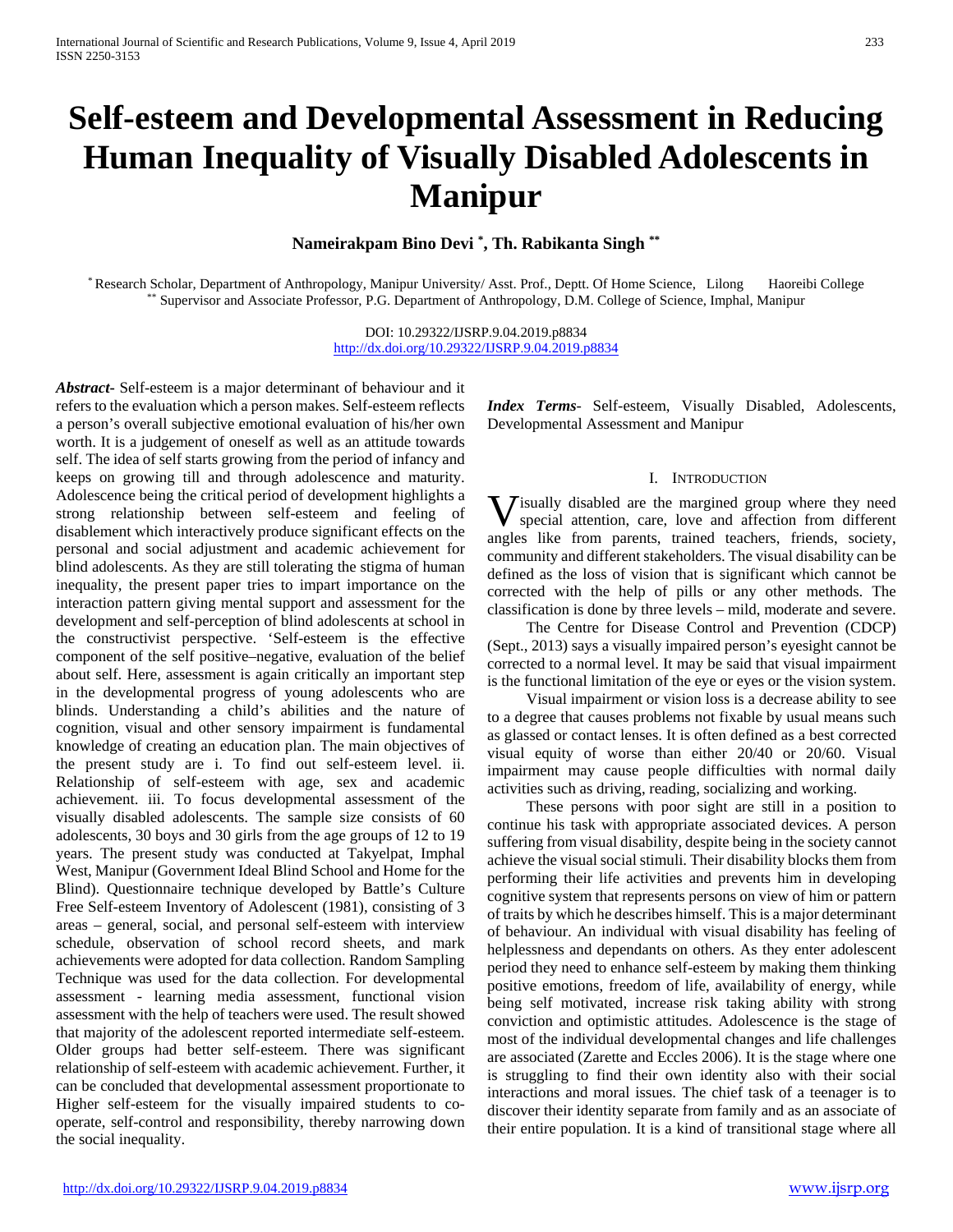the psychological and bodily development occurs. In social relationship the teens much dealt with many of their community relations provides them with superior opportunity to develop and utilises their private and personal identity with additional exploring their self rule.

 The idea of self starts growing from the period of infancy and keeps on growing till and through adolescence. Adolescence has been considered as a time when self-concept is increased in prominence. In this period, the physically challenged adolescents experience feeling of insecurity, isolation, rejection, and stigmatised on the part of parents and society and emotional conflicts which creates a lot of adjustment problems for their basic needs. The disability condition affects one's self-concept and selfesteem. The visually disabled adolescents find difficult to learn essential social skills and thus becoming victim of low selfconfidence. Self-esteem is the evaluation a person makes and customarily maintains with regard to him or her. It is the way the individual feels about himself and judgement of worthiness that is expressed by the attitudes she or he holds towards the self. It is belief that those persons possessing high self-esteem helps to cope with life's difficulties and positively motivates individuals to work for the betterment of himself and those around him. High selfesteem leads to active role performance and low self-esteem leads to passive role performance. A self-esteem influence behaviour thinking and actions of individual, it is very important aspects of human life.

 The social impact on visually disabled is one of the most important parts of actual problem. And again social support is one of the important focus points which makes them feel more effective and enhance them in all aspects of their adjustments in the society. How effective they themselves feel is an important part of development and helps to cope with life's difficulties and positively motivate them for betterment of life around him. But their disability blocks them from performing their activities successfully in life. So, this leads the proposed research questions for studying the self-esteem of visually disabled adolescents in Manipur and what needs to be focus for the developmental assessment at least to reduce the inequalities of the marginalised group in the society.

#### II. LITERATURE REVIEWED:

 While going through related literature, the researcher found few studies in the field of self-esteem taking different parameters and variables, highlighted opinions of the following observations.

Wood & Hem Pet (2003) reported that individual with high esteem have a clean intellect of what their private qualities are they think well of themselves, have appropriate goals, use feedback mechanism to enhancing self and they gain successfully with difficult situation.

 Brown and Marshall (2001) added that people with low selfesteem have less understable self-conception, think poorly of them because they often go for unrealistic goals or shy away from goals overall tend to be negative about the future, remember their negatively pass experience.

 Butter Worth (1992) reported that young children have fairly clear concepts of their personal qualities but many changes occur in middle and late adulthood which may influence the selfconceptions that people hold thus reveals that self-esteem increases with increase of age.

## III. SIGNIFICANCE OF THE STUDY:

 Self-esteem is the cognitive system that represents person's view of himself or pattern of traits by which a person describes himself. Self-esteem helps to cope with life's difficulties and positively motivates individual to work for betterment of himself and those around him. As self-esteem influence behaviour, thinking and actions of individual it is very aspects of human life. Self-esteem is a condition that promotes good performance especially in stress situations. It enables one to draw upon one's unique strength and confidence to cope with life's difficulties and to work for betterment for himself and of those around him. Since, high self-esteem is advantageous as it builds strong convictions and optimistic attitudes, makes person self-motivated, increase risk taking ability and improves performances in life. Being even in disability condition, blind adolescents needs to enhance selfesteem in higher condition, developmental assessment are required to cope up their life condition and situation at least to reduce the human inequalities in the society. So, the studies of selfesteem level of visually disabled adolescents are highly significant.

## IV. OBJECTIVES AND HYPOTHESES:

- **a) Objectives:** The study aims:
- 1. To find out self-esteem level of the visually disabled adolescents.
- 2. To study relationship between self-esteem with age, sex and academic achievement.
- 3. To focus developmental assessment of the visually disabled adolescents.
- **b) Hypotheses:** The present study seeks to verify the following hypotheses;

H01: There exists low self-esteem of visually disabled adolescents H02: There is positive relationship between self-esteem with age, sex and academic achievement

H03: There is significant relationship of developmental assessment and self-esteem of the visually disabled adolescents.

## V. RESEARCH METHODOLOGY:

 **Research Method:** To achieve the above cited objective of the study, descriptive Research method was used.

 **Population:** The population of the study is Imphal West District, Manipur.

**Sample:** The sample of the present study was limited to 60 visually disabled adolescents (i.e. 30 Boys and 30 Girls) of the age group of 12 to 19 years. The students were from the Govt. Ideal Blind School, Takyelpat, Imphal, Manipur. For the data collection, Random Purposive Sampling Technique was used.

**Tools:** The Tools used for the data collection were –

1. Self-esteem Inventory Questionnaire Technique prepared by Battle (Culture Free Self-esteem Inventory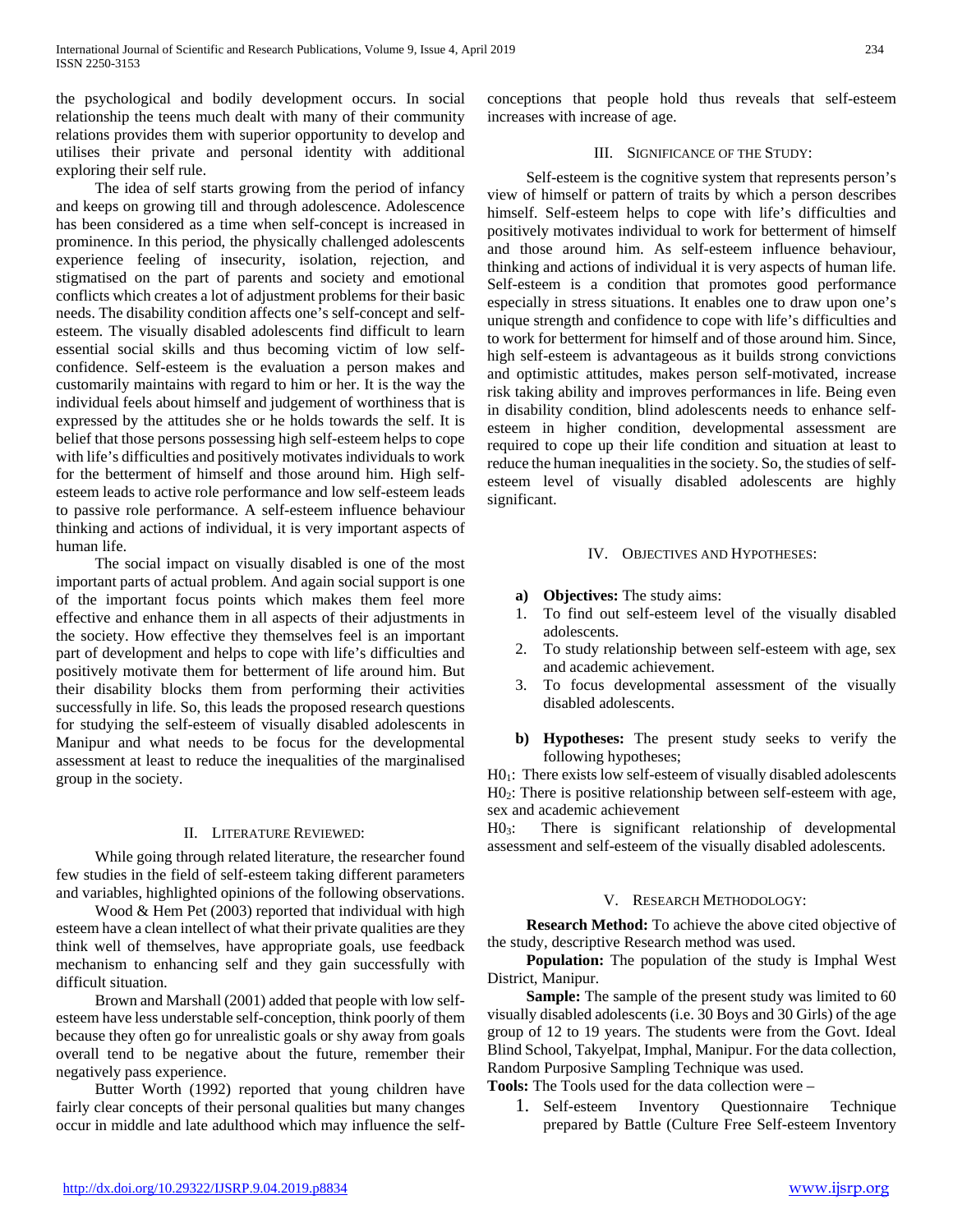1981), consisting of three areas – General, Social and Personal Self-esteem with interview schedule.

- 2. Observation of School Record Sheets of mark achievement
- 3. Developmental assessment method learning media assessment and functional vision assessment.
- 1. Data Analysis and Interpretation:

 The researcher classified and tabulated the data for presenting data systematically. The data was classified on basis of Sex, Age and on the basis of mark achievement and was analysed using descriptive method and inferential statistics like Mean, Standard Deviation, 't'-test and correlation.

## **Table – 1**

Statistical differential indicating Mean, Standard Deviation and't' test value of

## **Self-esteem levels of the Visually Disabled Adolescents**

| Variables                    | No. | <b>Mean</b> | <b>Standard</b><br><b>Deviation</b> | 't'-test |  |
|------------------------------|-----|-------------|-------------------------------------|----------|--|
| Self-esteem High<br>Achiever | 23  | 4.6         | 4.34                                | $0.19*$  |  |

| Self-esteem<br>Low |  | 5.03 |  |
|--------------------|--|------|--|
| Achiever           |  |      |  |

• *Significant at 0.05 level of significance*

### **Interpretation:**

 The mean values and standard deviation of High achiever of visually disabled adolescents is 4.6 and 4.34 for the low achiever is 7.4 and 5.03 respectively, which can be classified as above average is self-esteem as suggested by interpretation taken from the manual. Thus, the above Table  $-1$ , show that there is significant difference in self-esteem between the low and high achiever of the visually disabled adolescents. The obtained't' value (0.19) is significant at 0.05. This result indicates that the alternate hypothesis  $H<sub>01</sub>$  that there may exist low self-esteem of visually disabled adolescents is accepted. The above difference is real and based on the data collected. It may be concluded that the visually disabled adolescents have low self-esteem.

The result concurs with the findings of Howell (1973), Kirk (1972), Podeitz (1971), Dr. Lakshmi Nair K and Dr. Anuradha S (2017) found that disabled children's have negative self-esteem.

| $Table - 2$                                                                        |
|------------------------------------------------------------------------------------|
| Statistical differential indicating Mean, Standard Deviation and 't'-test value of |
| Self-esteem levels of Younger and Older Visually Disabled Adolescents              |

| Variables                          | Number | Mean | SD   | 't'-test |  |
|------------------------------------|--------|------|------|----------|--|
| Self-esteem of Younger Adolescents |        | 5.4  | 2.51 | $0.28*$  |  |
| Self-esteem of Older Adolescents   | 33     | 6.6  | 3.58 |          |  |

• *Significant at 0.05 level of significance*

## **Interpretation:**

Table – 2 reveals that the mean score and standard deviation  $(Mean = 6.6, SD = 3.58)$  of the older visually disabled adolescents is higher than the  $(M = 5.4, SD = 2.51)$  younger visually disabled adolescents, when 't' was computed out between these two extreme groups are highly significant result  $t' = 0.28$  at 0.05 significant level. These results shows that we accept the hypotheses  $H<sub>O2</sub>$  and conclude that there exist difference in selfesteem between younger and older adolescents that older group will be higher in self-esteem than the younger ones.

 The results concurs with the results of Butter Worth (1992) that self-esteem recognition is increased and develops in infancy and changes in middle and late adulthood.

| Table $-3$                                                                         |  |  |  |  |
|------------------------------------------------------------------------------------|--|--|--|--|
| Statistical differential indicating Mean, Standard Deviation and 't'-test value of |  |  |  |  |
| <b>Self-esteem and Sex of Visually Disabled Adolescents</b>                        |  |  |  |  |

| Variables                              | Number    | Mean | SD   | 't'-test |  |
|----------------------------------------|-----------|------|------|----------|--|
|                                        |           |      |      |          |  |
| Self-esteem of Visually Disabled Boys  | 34        | 6.8  | 3.42 | $0.21*$  |  |
| Self-esteem of Visually Disabled Girls | <b>26</b> | 5.2  | 2.49 |          |  |

• *Significant at 0.05 level of significance*

## **Interpretation:**

From the above Table  $-3$ , it can be concluded that the mean and SD (M=6.8, SD=3.42) of the visually disabled boys is higher score than the mean and SD  $(M=5.2, SD=2.49)$  of the visually

disabled girls, when 't' was computed out between the two extreme groups is highly significant result  $t' = 0.21$ , which is significant at 0.05 level of significance. On this basis of the above result, we accept the hypotheses  $H<sub>03</sub>$  that boys will have better selfesteem than the girls.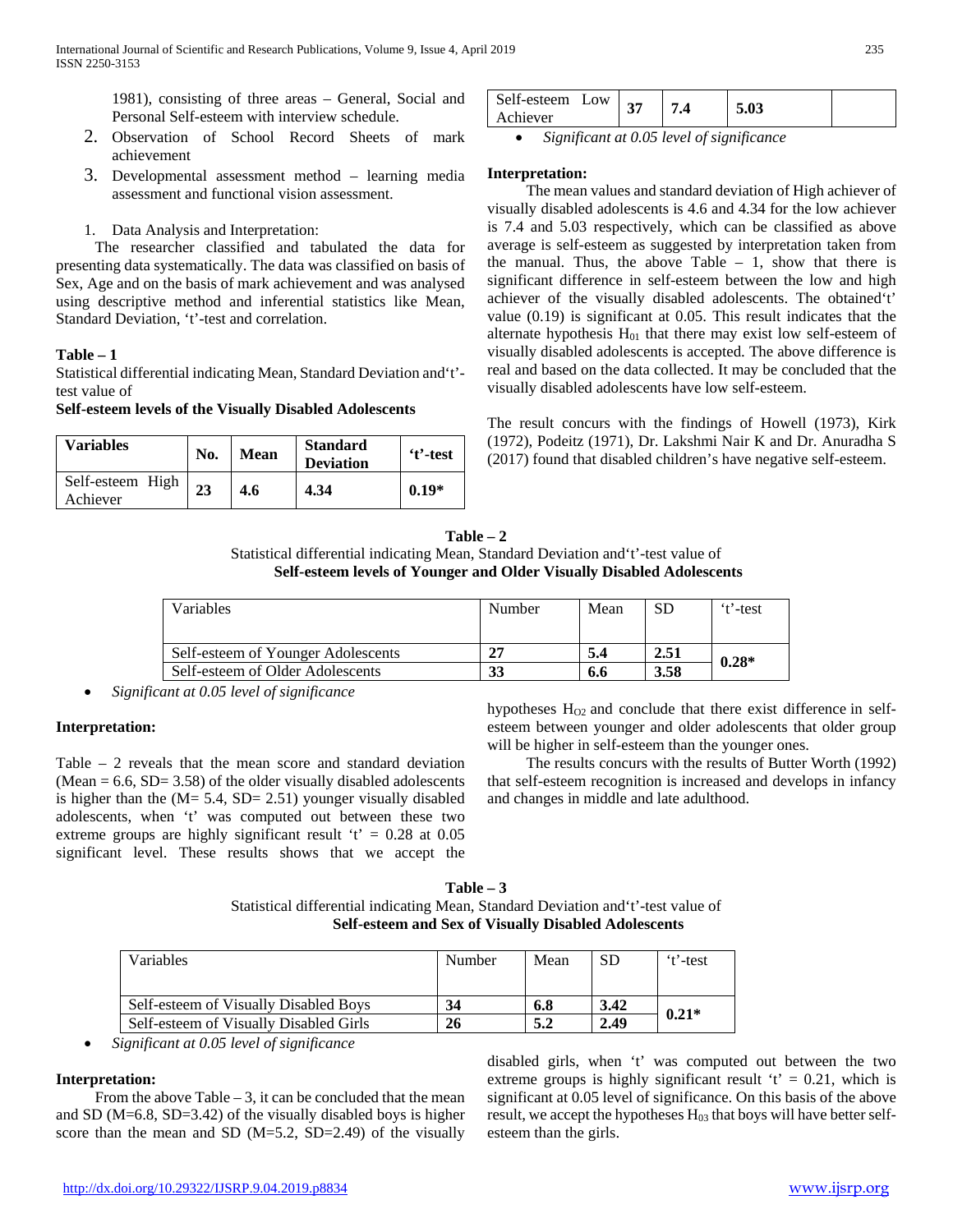The result concurs with the findings of Hussain, Akbar (2006) exposed about the levels of self-concept among boys and girls. The result says that significant difference was found in case

blind students. Boys reported to have higher self-esteem than the girls.

**Table – 4** Statistical differential indicating Mean, Standard Deviation and Correlation value of **Self-esteem and Academic Achievement of Visually Disabled Adolescents**

| Variables                       | Number | Mean | SD   | Correlation |  |
|---------------------------------|--------|------|------|-------------|--|
| <b>Adolescents with Rank</b>    | 35     |      | 3.39 |             |  |
| <b>Adolescents without Rank</b> | 25     |      | 2.92 | 0.76        |  |

## **Interpretation:**

 Based on the data collected the 'r' value of the high academic achievement and low academic achievement has been calculated to 0.76. The level of significance of 'r' value even at 0.01 and 0.05 level is significant that the relationship between selfesteem and high academic achievement is positive. The result shows that there exist relationship between self-esteem and academic achievement. Higher academic achiever has better selfesteem than lower academic achiever.

 The result concurs with the findings of Wood & Hem Pet (2003) that individual with high self-esteem have clean intelligent what their private qualities are they think well of themselves and they gain successfully with difficult situation.

**Table – 5** Statistical differential indicating Mean, Standard Deviation and 't'-test value of **Self-esteem and Developmental Assessment among the Visually Disabled Adolescents**

| <b>Variables</b>                                  | No.      | Mean | <b>Standard Deviation</b> | <b>Correlation</b> |
|---------------------------------------------------|----------|------|---------------------------|--------------------|
| Developmental Assessment Achiever Adolescents     | 35       |      | 3.54                      |                    |
| Developmental Assessment non-Achiever Adolescents | つこ<br>42 |      | 2.92                      | 0.85               |

### **Interpretation:**

From the above Table  $-5$ , it can be concluded that the 'r' value of the developmental assessment of high self-esteem achiever and developmental assessment of low self-esteem achiever has been calculated to 0.85. The level of significance of 'r' value at 0.01 and 0.05 is significant that the relationship between self-esteem and developmental assessment is positive. The result shows that there exist relationship between self-esteem and developmental assessment.

#### **Findings:**

The findings of the present study can be highlighted in the following points:-

- a. Most of the visually disabled adolescents have lower selfesteem.
- b. There is significant difference between the visually disabled adolescent boys and girls in self-esteem. The result showed that the adolescent boys have better selfesteem than the girls do.
- c. There is significant difference in self-esteem between the younger group adolescents and older group adolescents. That the older group adolescents have better self-esteem than the younger ones.
- d. There is significant relationship of self-esteem and academic achievement of the visually disabled adolescents that the higher mark scoring adolescents have better self-esteem.
- e. There is relationship between the self-esteem and developmental assessment that those adolescents who got developmental assessment achiever have higher self-

esteem than the non-achiever of developmental assessment.

#### VI. CONCLUSION

 On the basis of the results, the following conclusions appear tenable that the study highlights the contributions from different angles like parents, trained teachers, administrators, educationists, different stakeholders and other concerns enhancing self-esteem and developmental assessment should be given for the disabled persons. Academic counsellors should devote wholeheartedly for the welfare of such marginalised section of the society. Further, state policies should be initialised for their wellbeing. Workshops, symposium, public awareness programmes, seminars, conferences, guidance programme activities at nearby community centres and educational institutions should be initiated at high school and college levels in order to equip them with the needed skills to develop self-esteem and to achieve higher academic achievements. These are some of the positive recommendations or outcome of the study which will enhance the inclusive and participative steps for betterment of the visually disabled adolescents.

 Parents should adopt proper parenting styles that enhance motivation, encouragement, flexibility, fearlessness with adaptation of modern scientific ideas and new technological aids that can help and improve the disability condition.

 The sense of 'bodily' self is reflected in the general attitude of trust and mistrust which stems a positive and negative sense of continuing self. So, all the concerns is needed to draw their